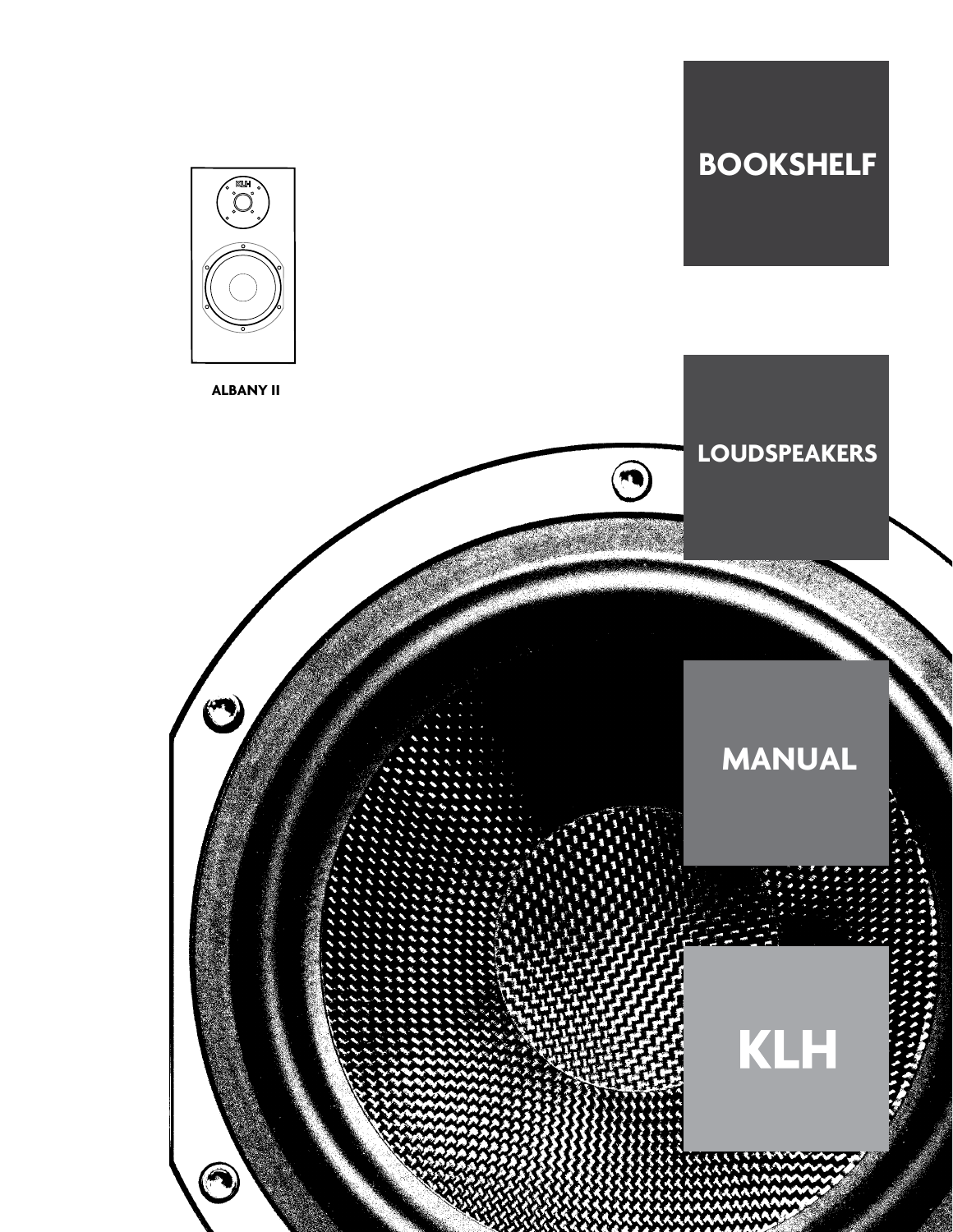## **WELCOME!**

Thank you for purchasing one of the best sounding loudspeakers ever produced. At KLH, we have been making high-quality components since 1957, and we take pride in making your music and movies the best experience possible.

#### FOR YOUR SAFETY

Important Safety Instructions!

- 1. READ these instructions.
- 2. KEEP these instructions.
- 3. HEED all warnings.
- 4. FOLLOW all instructions.
- 5. DO NOT use this apparatus near water.
- 6. CLEAN ONLY with dry cloth.

7. DO NOT block any ventilation openings. Install in accordance with the manufacturer's instructions.

8. Do not install near any heat sources such as radiators, heat registers, stoves, or other heat producing appliances 9. ONLY USE attachments/accessories specified by the manufacturer.

10. DO NOT expose to excess moisture or liquids, and do not place containers with liquids on top of speakers.



 The exclamation point, within an equilateral triangle, is intended to alert the user to the presence of important operating and maintenance (servicing) instructions in the literature accompanying the product.



 The lightning flash with arrowhead symbol within anequilateral triangle, is intended to alert the user to the presence of uninsulated "dangerous voltage" within the product's enclosure that may be of sufficient magnitude to constitute a risk of electrical shock to persons.



equipment are hazardous to life. No user-serviceable parts inside. Refer all servicing to qualified service personnel.

#### EU COMP LIANCE INFORMAT ION:

Eligible to bear the CE mark, Conforms to European Union EMC Directive 2004/108/EC; European Union Restriction of Hazardous Substances Recast (RoHS2) Directive 2011/65/EC; European Union WEEE Directive 2002/96/EC.

KLH and the KLH logo are registered trademarks of Kelley Global Brands Inc., registered in the U.S. and other countries.

### **WEEE NOTICE**

Note: This mark applies only to countries within the European Union (EU) and Norway.



 This appliance is labeled in accordance with European Directive 2002/96/EC concerning waste electrical and electronic equipment (WEEE). This label indicates that this product should not be disposed of with household waste. It should be deposited at an appropriate facility to enable recovery and recycling.

#### **UNPACKING**

Place package on the floor or table top with the box flaps up. Cut the tape with a utility knife to open the package. Fold the carton flaps back and carefully slide the speaker and packaging from the box, or turn the box over with flaps open and remove the box. Stand the speaker and packing upright, making sure the speaker is right side up, and remove the packing material.





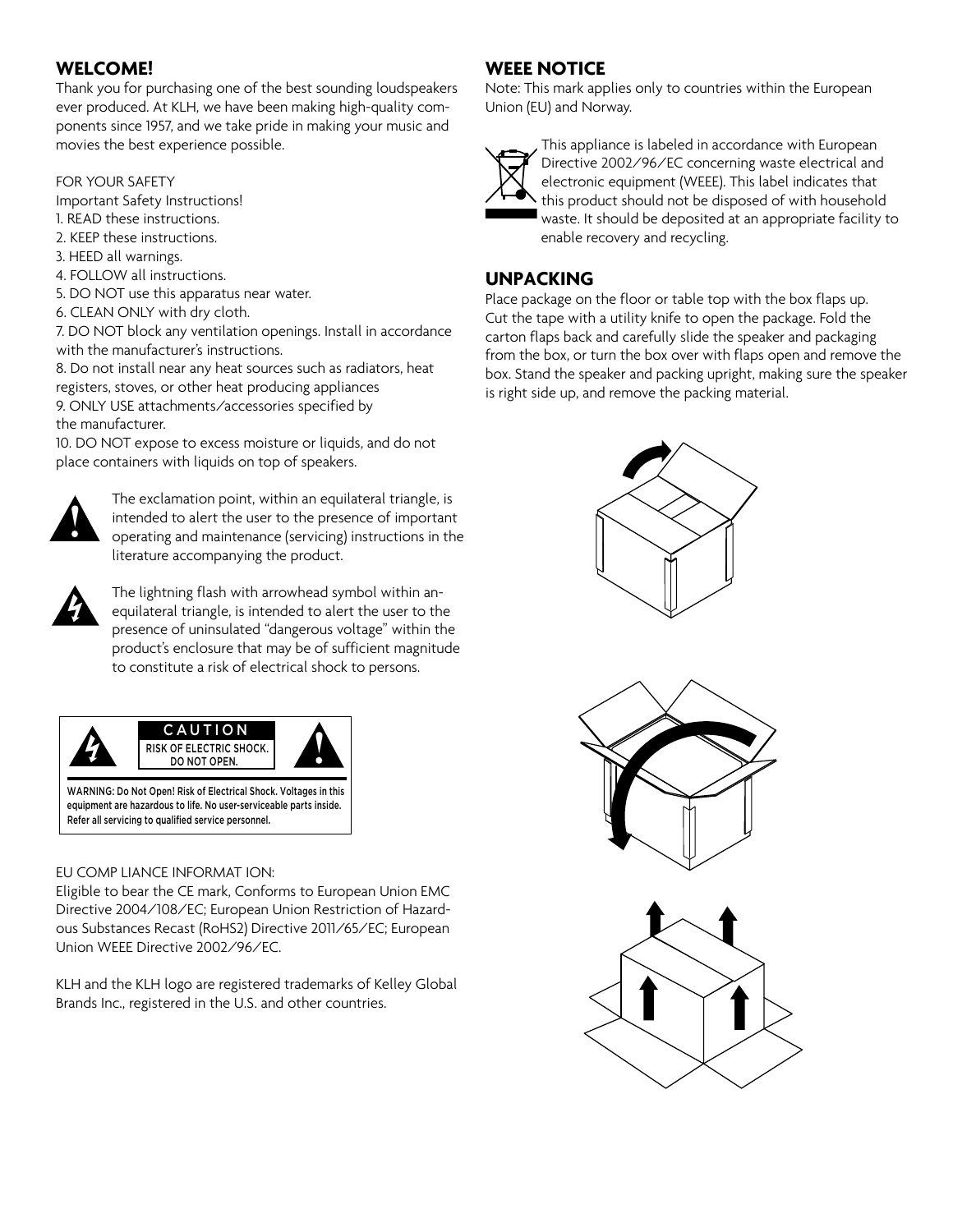#### **CONNECTING YOUR ALBANY IIs**

The Albany II Bookshelf speaker has a single pair of high-quality binding posts that will accomodate stripped wire, spade connectors or banana plugs. Be sure to use quality speaker cables, up to 12 gauge (AWG). The lowest gauge possible is recommended. Before using banana plugs, be sure to remove the black and red inserts on the binding posts.



#### **AMPLIFICATION**

Conventional amplification involves a single stereo amplifier wired to a single set of binding posts.

Simply attach the positive wire + to the red post, and the negative wire – to the black post.



# **ROOM POSITION**

Placement of your monitor speakers is a personal preference, but it is recommended that speakers be placed at least 6 feet apart whether they are being used for a stereo application, or as the main left and right channels for a home theater. For best imaging and separation, listening distance from the speakers should be about 1.5 times the distance the speakers are apart from each other.

Example: If the distance between each speaker and the listening position is 9 feet, then the speakers should be 6 feet apart from one another.

Also be sure that speakers are placed at least 12 inches away from any wall. Further adjustments can be made to optimize your listening experience.

Monitor loudspeakers should be placed on stands or on bookshelves, prefeably at ear level with listeners. These KLH monitors may also be used as surround speakers if desired.

### **WARRANTY**

Our 10-year parts warranty begins from purchase date of the item (invoice date). For warranty/service issues, please contact your place of purchase. Please keep your original receipt. The warranty covers any production and material defects of product. Warranty registration may be completed at klhaudio.com/warranty

The following is NOT COVERED by the warranty:

- 1. Accidents, misuse, poor maintenance, electrical overloads such as lightning or voltage.
- 2. Repair must be performed by an authorized KLH dealer or service center3. Incorrect installation of product.
- 4. Altered serial number.
- 5. Transportation costs for service call.
- 6. Purchase of KLH products from unauthorized reseller.

Replacement item cannot exceed the cost of the item under warranty. The supplier is responsible for only repair or replacement.